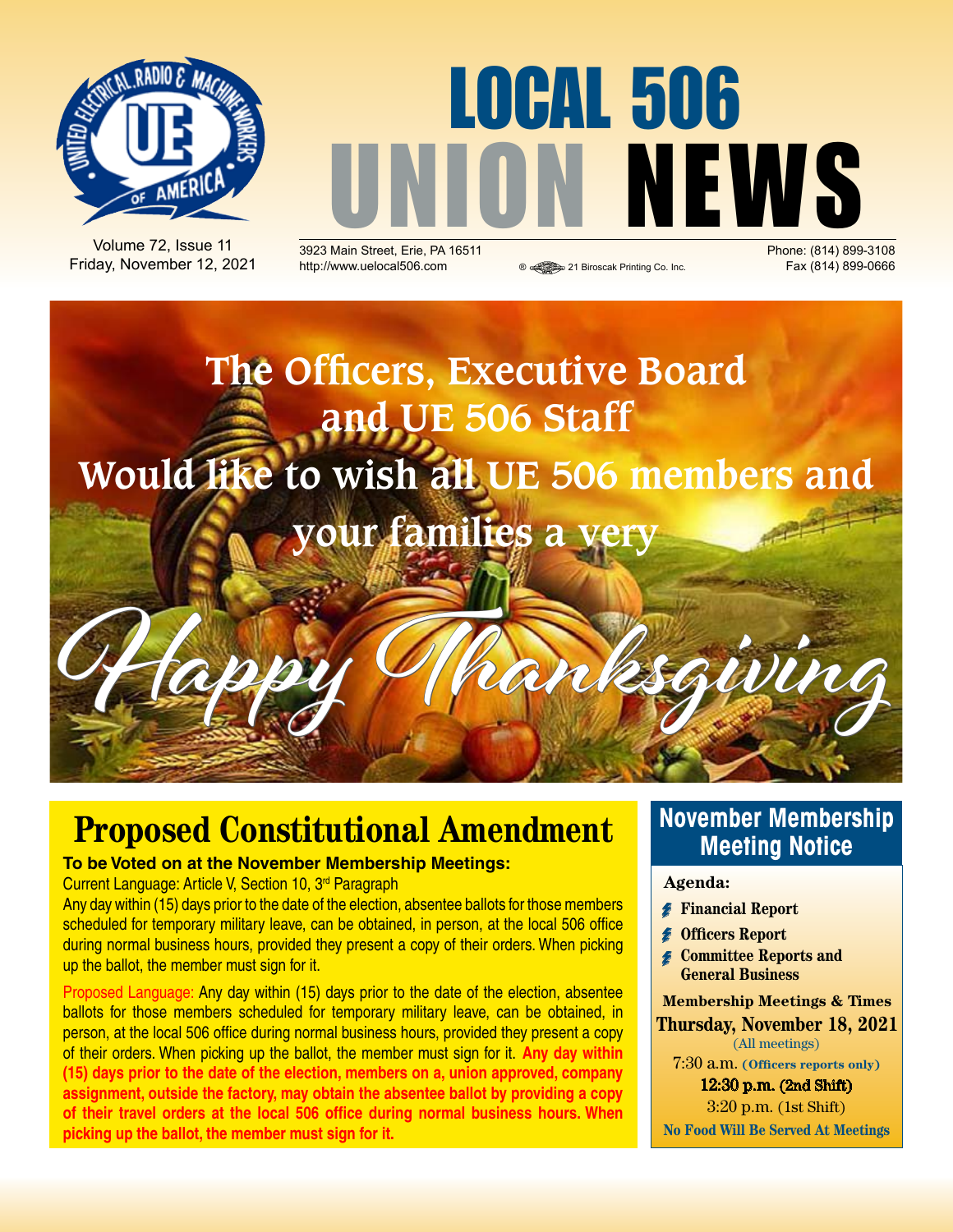# **Chief Plant Steward's Report**

*By Leo Grzegorzewski*

Welcome recently recalled UE 506 members! It is great to have you back again. Hopefully, this marks the beginning of future recalls to the plant. Recalls have been long overdue. The Membership, Department Stewards, Chief Stewards, and Officers have been working diligently for months identifying positions throughout the plant that need to be filled. We will continue to identify areas where we need people and relay that information to the company weekly. I recommend you understand and are aware of the changes made to the company's attendance policy. If you have questions, reach out to your Department Stewards, they will be glad to help



you. The company continues to temp transfer employees throughout the plant with little to no training when moved. We have communicated our concerns and advised the company to cease this disturbing practice. Number one, it is unsafe. Number two, it is a total waste of money. For your safety and the safety of your coworkers, if placed on an unfamiliar job and you have questions about what is safe and not safe. STOP! Ask your PTA, Department Steward, or Safety Coordinator for help. Don't do anything unsafe that could injure you, or the people you work around. All of us want to go home to our families safe. COVID-19 is still very much a part of our daily lives and will be for some time. Like most companies, COVID-19 protocols are in place throughout the site, be sure you completely understand what they are. Lately, we have noticed increased discipline issued to our members over face masks and quarantine protocols. To avoid discipline. Know what they are, and follow them! Stewards, when new members enter into your department, introduce yourself. Let them know where they can find you, and answer any questions they might have. Our next Monthly Membership Meeting is on November 18th. For 3rd Shift members, Officers reports begin at 7:30 am, 2nd Shift at 12:30 pm, and 1st Shift begins at 3:20 pm. I encourage all members to attend and get involved.

#### **Grievance report:**

On Thursday, October 28th we had a Step III grievance meeting. Forty-six grievances were on the agenda. The results are as follows.

#### **Holds (38)**

- (8) MBTA farmed out work to go to the CIC (Continuous Improvement Committee) for evaluation. We have been waiting months for the company to restart the program to work on MBTA and other projects throughout the plant.
- (23) Testing disqualification process. The company gave the Union a response that is ambiguous and not acceptable. On November 8th the Union requested bargaining on this subject in accordance with the U.E. Wabtec Agreement **Article I RECOGNITION**.
- (5) VMI (Vendor Managed Inventory) grievances on hold pending further discussion.
- (1) Termination grievance on hold pending company provides requested information.
- (1) Unjust warning and week off without pay. Not argued.

#### **Closed (2)**

- (1) OT issues Building 6.
- (1) Time and Attendance issue.

#### **Letters (Denied) (6)**

- (1) Termination grievance
- (1) Company refusing a Union Officer Union paid time off.
- (2) Management doing bargaining unit work. Building 6 (Rampant)
- (1) Intimidation grievance. Manager in Building 6 intimidating and acting in an unprofessional manner towards a Union member.
- (1) Untimely response to a grievance.

The next Step III grievance was scheduled for December 2nd. The Union and the company will need to reschedule another mutually agreed upon date.

The next Step II grievance meeting will be conducted on November 15th.

I hope everyone has a safe and Happy Thanksgiving and good luck hunting.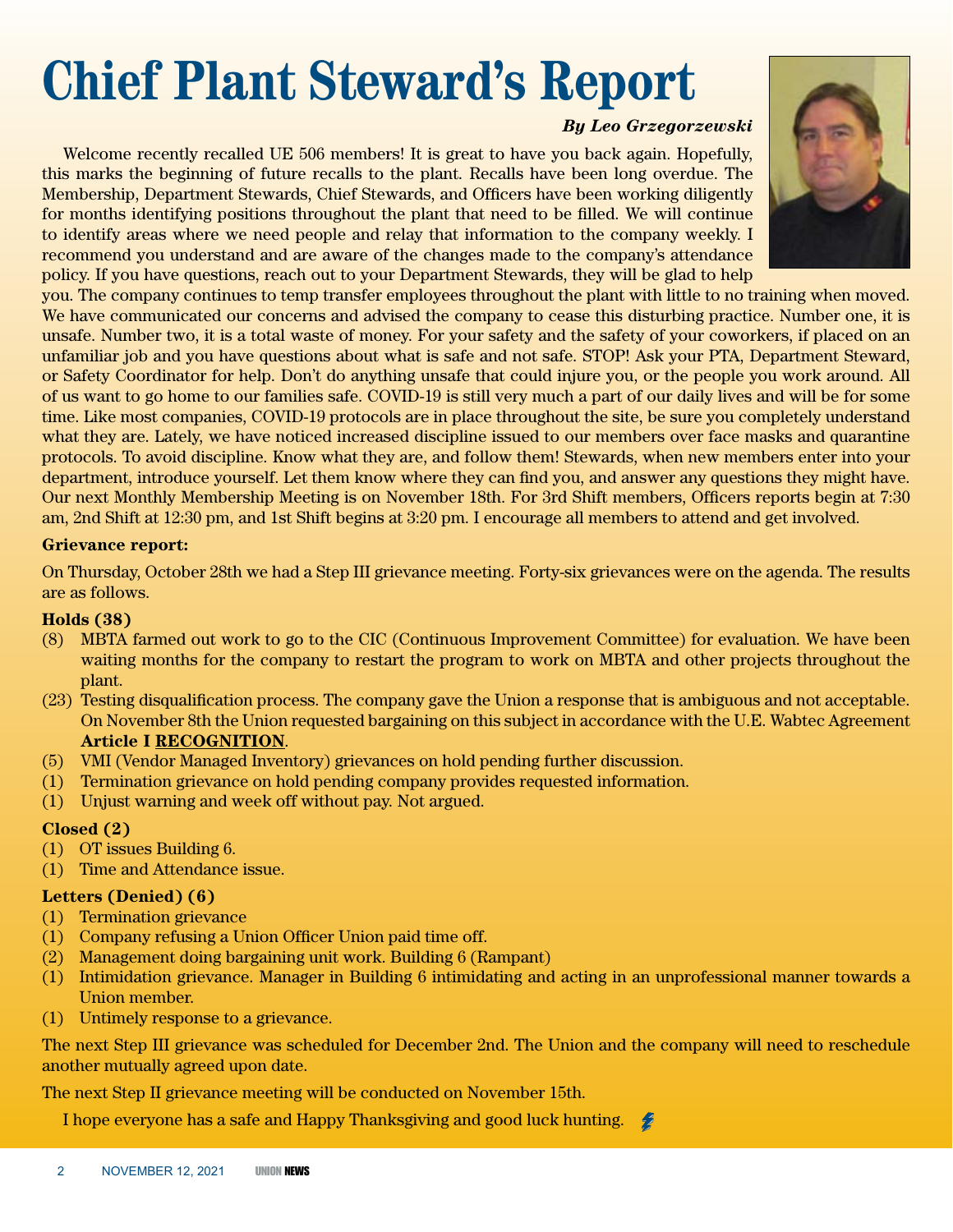# **President's Report** *By Scott Slawson*

The Occupational Safety and Health Administration (OSHA) has issued an emergency temporary standard (ETS)to minimize the risk of COVID-19 transmission in the workplace. The ETS establishes binding requirements to protect unvaccinated employees of large employers (100 or more employees from the risk of contracting COVID-19 in the workplace.

COVID-19 was not known to exist until January 2020, and since then nearly 745,000 people, many of them workers, have died from the disease in the U.S. alone. At the present time, workers are continually becoming seriously ill and dying as a result of occupational exposures

to COVID-19. OSHA expects that the Vaccination and Testing ETS will result in approximately 23 million individuals becoming vaccinated. The agency has conservatively estimated that the ETS will prevent over 6,500 deaths and over 250,000 hospitalizations. In issuing the ETS, OSHA has made several important determinations:

**Unvaccinated Workers Face Grave Danger:** Unvaccinated workers are much more likely to contract and transmit COVID-19 in the workplace than vaccinated workers. OSHA has determined that many employees in the U.S. who are not fully vaccinated against COVID-19 face grave danger from exposure to COVID-19 in the workplace. This finding of grave danger is based on the severe health consequences associated with exposure to the virus along with evidence demonstrating the transmissibility of the virus in the workplace and the prevalence of infections in employee populations. The evidence for the finding of a grave danger is in Section III.A. of the ETS preamble.

**An ETS is Necessary:** Workers are becoming seriously ill and dying as a result of occupational exposures to COVID-19, when a simple measure, vaccination, can largely prevent those deaths and illnesses. The ETS protects these workers through the most effective and efficient control available – vaccination – and further protects workers who remain unvaccinated through required regular testing, use of face coverings, and removal of all infected employees from the workplace. OSHA also concludes, based on its enforcement experience during the pandemic to date, that continued reliance on existing standards and regulations, the General Duty Clause of the OSH Act, and workplace guidance, in lieu of an ETS, is not adequate to protect unvaccinated employees from COVID-19. Thus, OSHA has also determined that an ETS is necessary to protect unvaccinated workers from the risk of contracting COVID-19 at work. The evidence for the need for the ETS is in Section III.B.of the ETS preamble.

**The ETS is Limited to Employers with 100 or More Employees:** In light of the unique occupational safety and health dangers presented by COVID-19, and against the backdrop of the uncertain economic environment of a pandemic, OSHA is proceeding in a stepwise fashion in addressing the emergency this rule covers. OSHA is confident that employers with 100 or more employees have the administrative capacity to implement the standard's requirements promptly, but is less confident that smaller employers can do so without undue disruption. OSHA needs additional time to assess the capacity of smaller employers, and is seeking comment to help the agency make that determination. Nonetheless, the agency is acting to protect workers now in adopting a standard that will reach twothirds of all private-sector workers in the nation, including those working in the largest facilities, where the most deadly outbreaks of COVID-19 can occur. Additional information on the scope of the ETS is found in Section VI.B. of the ETS preamble.

**The ETS is Feasible:** OSHA has evaluated the feasibility of this ETS and has determined that the requirements of the ETS are both economically and technologically feasible. The evidence for feasibility is found in Section IV. of the ETS preamble. The specific 2 requirements of the ETS are outlined and described in the Summary and Explanation, which is in Section VI. of the ETS preamble.

**The ETS Preempts State and Local Laws:** OSHA intends the ETS to address comprehensively the occupational safety and health issues of vaccination, wearing face coverings, and testing for COVID-19. Thus, the standard is intended to preempt States, and political subdivisions of States, from adopting and enforcing workplace requirements relating to these issues, except under the authority of a Federally-approved State Plan. In particular, OSHA intends to preempt any State or local requirements that ban or limit an employer from requiring vaccination, face covering, or testing. Additional information on the preemption of State and local laws is found in Section VI.A. of the ETS preamble.

**The ETS Also Serves as a Proposed Rule:** Although this ETS takes effect immediately, it also serves as a proposal

*Continued on page 4*

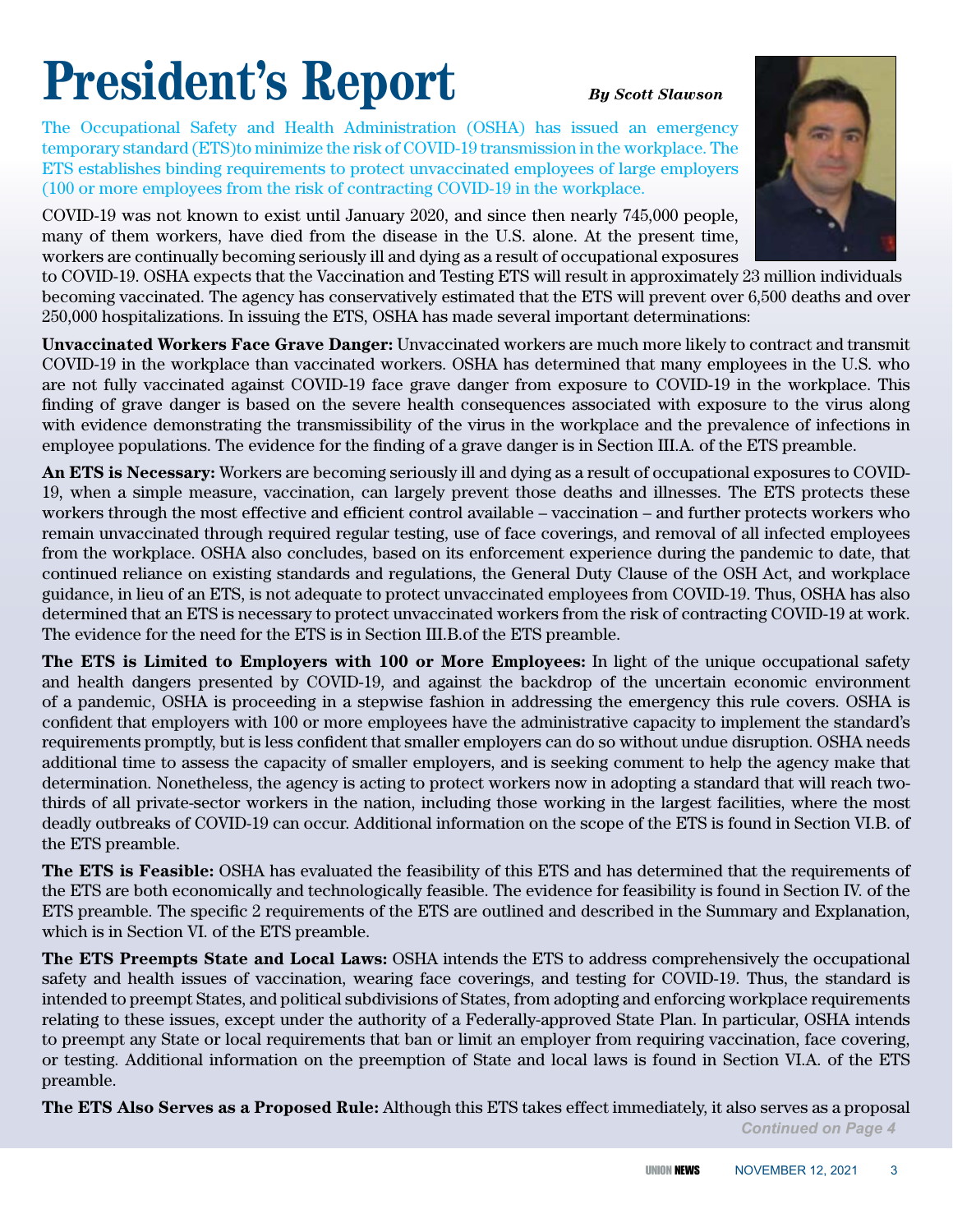under Section 6(b) of the OSH Act for a final standard. Accordingly, OSHA seeks comment on all aspects of this ETS and how it would be adopted as a final standard. OSHA encourages commenters to explain why they prefer or disfavor particular policy choices, and to include any relevant studies, experiences, anecdotes or other information that may help support the comment. Stakeholders may submit comments and attachments, identified by Docket No. OSHA-2021-0007, electronically at www.regulations.gov. Follow the instructions online for making electronic submissions.

**OSHA May Revise or Update the ETS:** OSHA will continue to monitor trends in COVID-19 infections and death as more of the workforce and the general population become fully vaccinated against COVID-19 and as the pandemic continues to evolve. Where OSHA finds a grave danger from the virus no longer exists, or new information indicates a change in measures necessary to address the grave danger, OSHA may update this ETS, as appropriate.

- • **Employers covered by the ETS.** The ETS generally applies to employers in all workplaces that are under OSHA's authority and jurisdiction, including industries as diverse as manufacturing, retail, delivery services, warehouses, meatpacking, agriculture, construction, logging, maritime, and healthcare. Within these industries, all employers that have a total of at least 100 employees firm-or corporate-wide, at any time the ETS is in effect, are covered.
- **Workplaces not covered by the ETS.** This standard does not apply to workplaces covered under the Safer Federal Workforce Task Force COVID-19 Workplace Safety: Guidance for Federal Contractors and Subcontractors or in settings where employees provide healthcare services or healthcare support services when subject to the requirements of the Healthcare ETS (29 CFR 1910.502).
- • **Employees of covered employers not subject to the requirements.** The ETS does not apply to employees who do not report to a workplace where other individuals such as coworkers or customers are present, employees while they are working from home, or employees who work exclusively outdoors.
- • **Effective Dates.** The ETS is effective immediately upon publication in Federal Register. To comply, employers must ensure provisions are addressed in the workplace by the following dates:
	- ° 30 days after publication: All requirements other than testing for employees who have not completed their entire primary vaccination dose(s)
	- ° 60 days after publication: Testing for employees who have not received all doses required for a primary vaccination.

The above is a partial summary of the ETS order released by OSHA last week. It is still our position that everyone should have the choice of being vaccinated or not. We will be entering into effects bargaining with the company over this issue. This is not an issue we take lightly. At stake is the health and safety of all of our members. We will do our best to ensure that anybody that does not want the vaccination for any reason will not be forced. Proof of vaccination to the company will be required to the company and anyone who is not vaccinated or does not provide proof will be required to wear a face mask. We will be navigating the rest of the issues over the coming couple of weeks and will do our best to keep you informed. Stay tuned!

The Officers and Executive Board would like to thank all the veterans that have served our great country and wish everyone a Happy Thanksgiving. Best of luck and be safe to all of those that will be hunting.

### Congratulations to all the newly elected Stewards.



Thank you so for stepping up and taking on this important job.

## **If you need a replacement of your badge because yours is not working call:**



**875-2240 You will be put on a list and it should be completed within 24 hrs**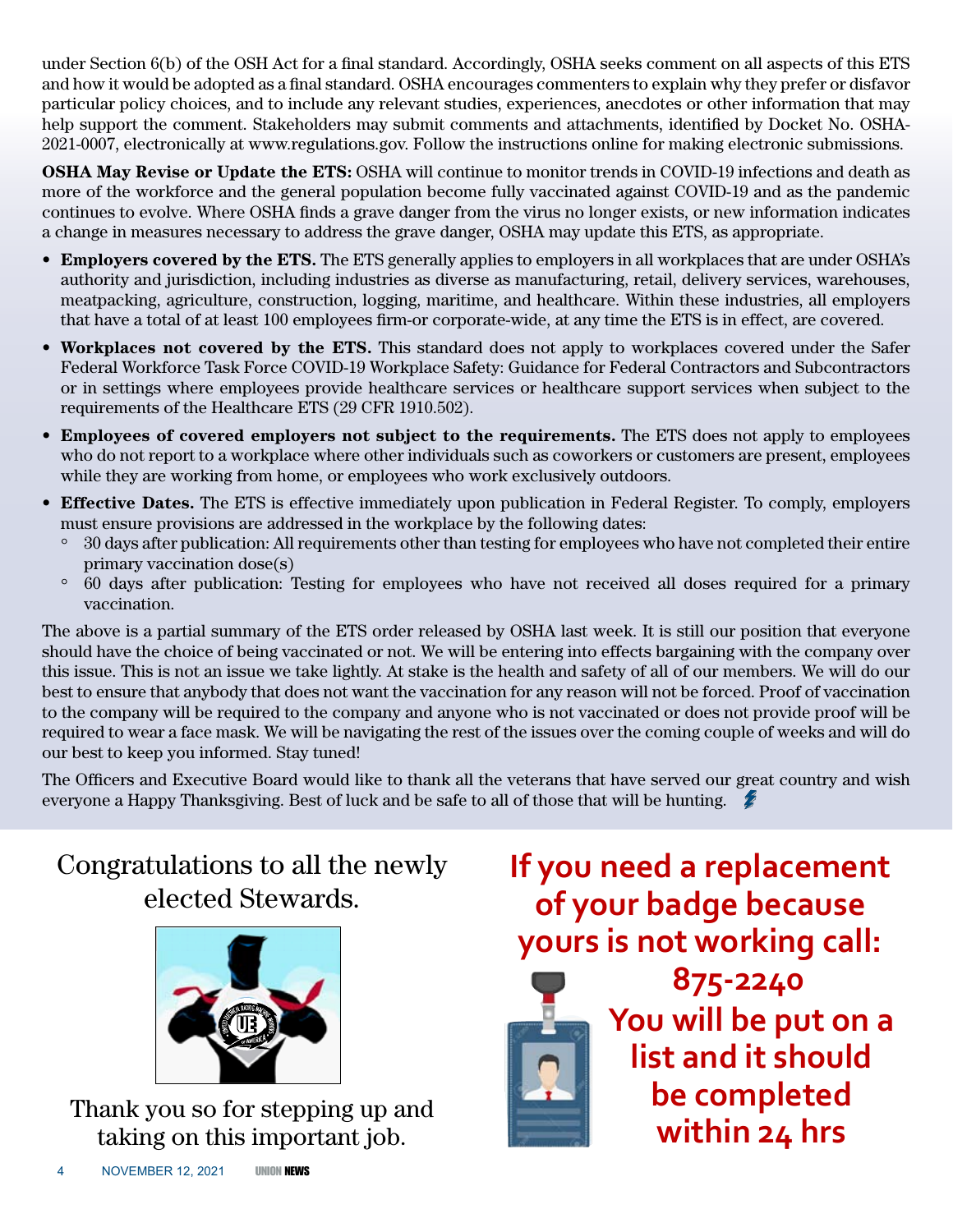# **Open Enrollment for your 2022 benefits takes place November 9–23, 2021.**

#### **Now is the time to act!**

Choose your employee benefits for 2022

- Know and understand your options
- Choose the right fit for you

#### **Follow these steps for electing your benefits.**

- 1. To enroll, log into the online enrollment system at **https://www.myworkday.com/wabtec/login.html** on your computer or tablet or use the Workday app to review your current elections.
- 2. Make desired changes to your benefit elections for 2022.
- 3. Make sure your address information is current. If you do not wish to make any changes for 2022, you do not need to take any action.

**EXCEPTION:** If you want to participate in an FSA in 2022, you must make an election. IRS rules require you to sign up and make your election for each new plan year.

#### **2021 FSA Balances- money you contribute**

Members who have flexible spending accounts will have until March 15, 2022 to apply 2021 health care cost to the balance of your account. Any remaining balance that is not applied by the end of the grace period will be forfeited.

#### **2021 HRA Balances- money company Gives you**

Members who still have HRA money available will have until March 31<sup>st</sup>, 2022 to apply 2021 health care cost to the balance of your account. Then your HRA money will rollover to 2022 account and no longer will be able to be used for 2021 health care costs.

#### **During Open Enrollment it is important for you to:**

- **• Ensure that your beneficiary and dependent information is accurate in Workday by reviewing their addresses and phone numbers and updating, if necessary.**
- **• Confirm that your emergency contact and personal information, such as address and telephone numbers, are current. Use Your Smart Phone!If you have questions, contact the new Wabtec Benefits Service Center at 866-806-4260. The center is open Monday through Friday, 8 a.m. to 6 p.m. Eastern Time.**

### **PRINT your elections for your records!!!**

# **Wabtec Benefits Card:**

To get a new benefits card, verify address and phone number, or check balance information call: **1-888-897-3788**

To check balances, to pay bills, Deposit and payment history or to verify personal information go to:

### **BenefitCC.wealthcareportal.com - to register**